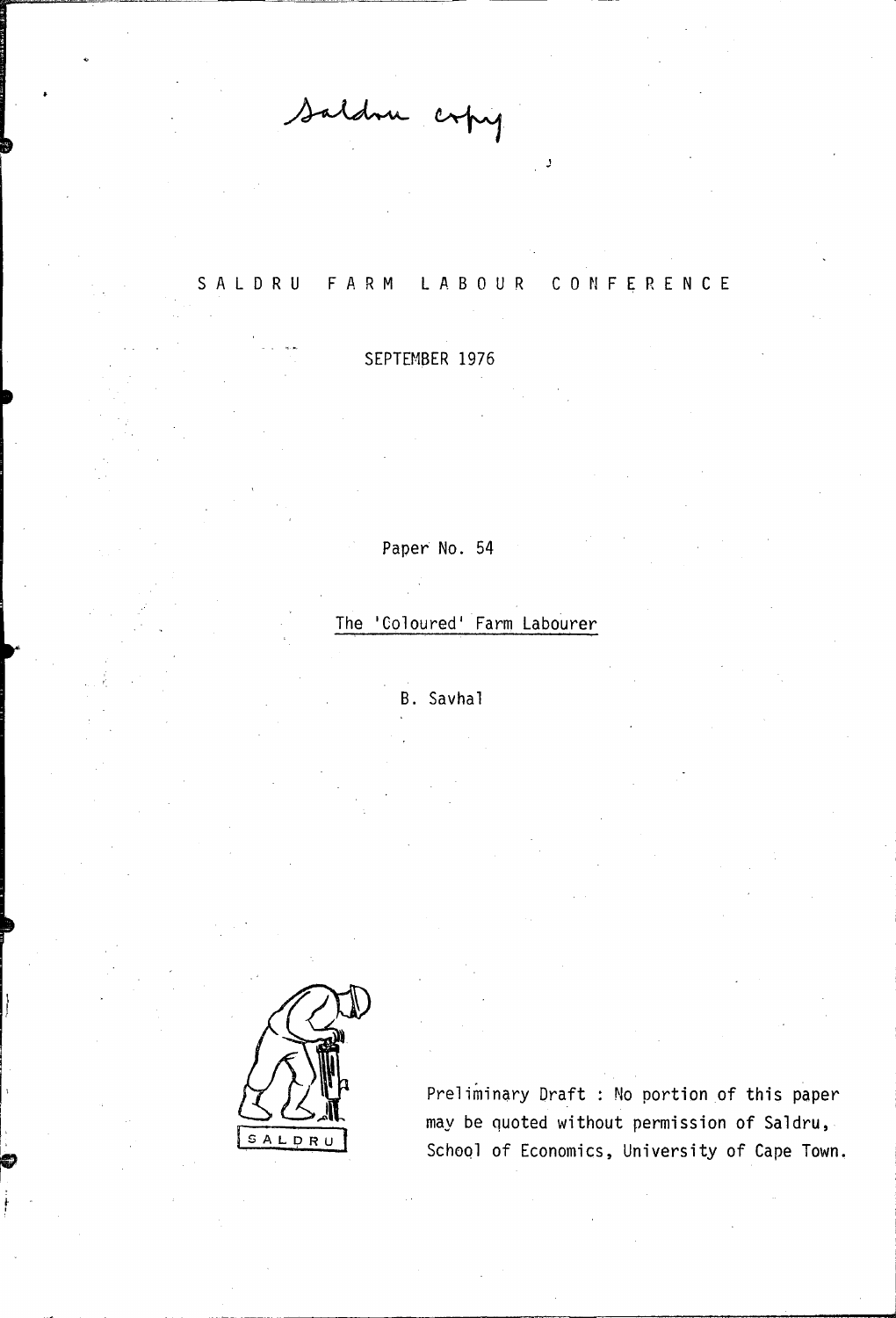## THE 'COLOURED' FARM LABOURER

The purpose of this paper is to project the Coloured farm labourer as an essential and integral part of the agricultural sector.

According to statistics of the Department of Statistics, 2 175 220 persons of all race groups were engaged in agriculture during 1974. During the same period, of the 819 000 economically active Colouted persons,  $109-935$  or 13,4% of the total Coloured labour force/farm labourers.

The Department of Economics"and Marketing in its 1975 issue of its publication "Abstracts of A9riculture" stated that the gross value of South Africa's agricultural production had been R2341,7 million in 1973/74.

In the South African agriculture traditionally the Whites are usually the entrepreneurs and the Coloureds the farm labourers. It is estimated that 60% of the approximately 80 000 White farmers produce 90% of the total agricultural production so that approximately 40% of the total White farmers are operating uneconomic units, This may be attributed to lack of experience, knowledge, business acumen and managerial ability because in many cases with the demise of the owner of the farm a member of the family unequipped to operate. the farm successfully takes over.

Besides the usual economic factors which influence the success of an enterprise, agriculture as an industry has to contend with additional forces beyond their control. Viability may also therefore be affected by unfavourable weather conditions such as drought, hail, frost and storms, plagues, pests and when production exceeds the demand because of exceptionally good harvests.

Whereas in other industries workers are engaged on an individual basis the tendency in agriculture is to involve the whole family so that the provision of housing is also considered as part of the remuneration.

Until recently there was no control over the erection of houses. and the workers or owner built houses with no regard to health regulations. Houses may now only be built under the control of Divisional Councils and according to definite building and health regulations. The various agricultural unions constantly apneal to their members to provide better houses for their workers because it is realised that if the workers are well-housed it will lead to their contentment and happiness.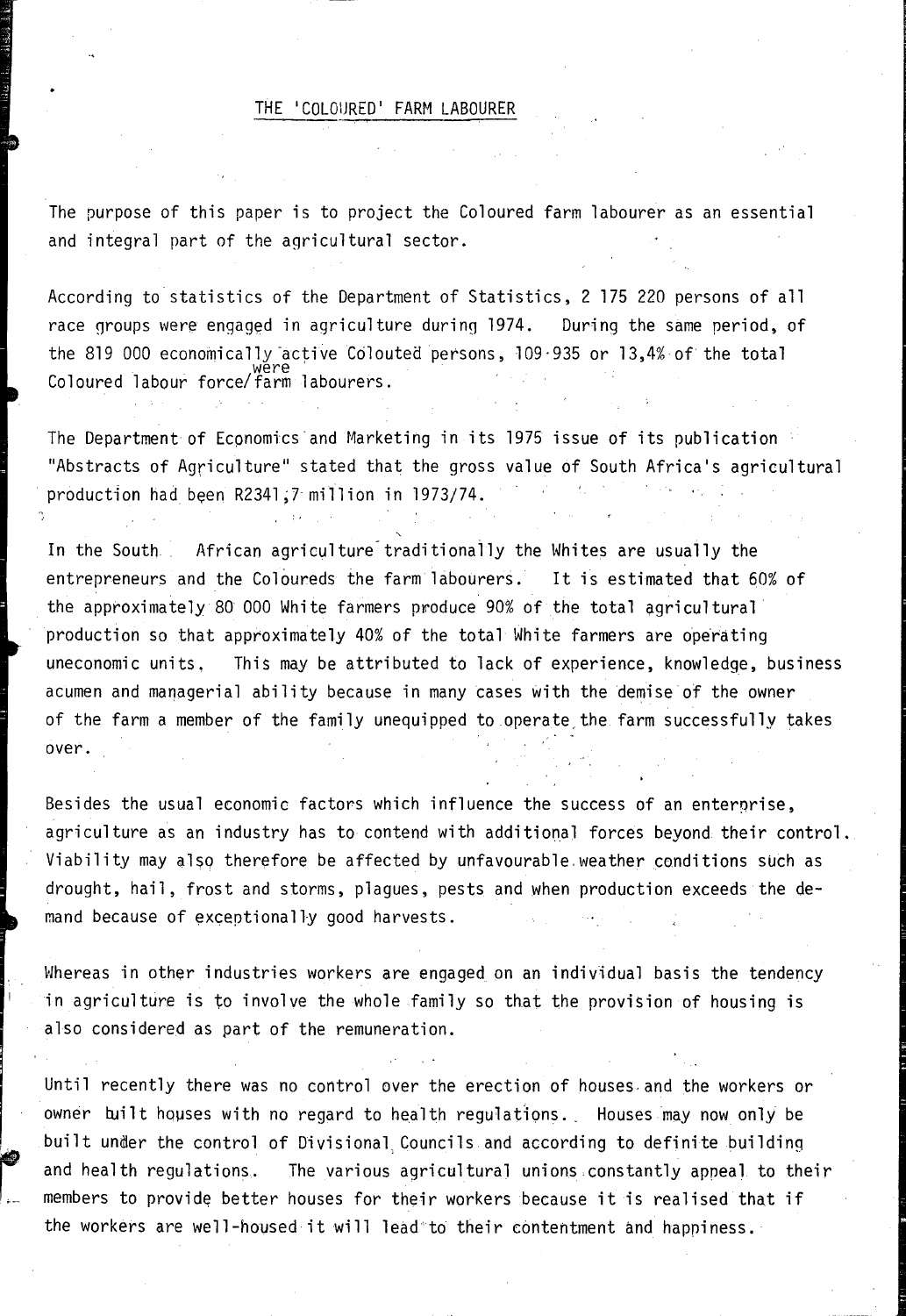As a result of represemtations by the Cqpe Agricultural Union a loan scheme was introduced in 1974 to assist farmers to provide better housing for their workers. The maximum loan available for a three-roomed dwelling is Rl 550 and Rl 850 for a four-roomed dwelling plus R200 per dwelling for the supply of water and the same amount for electricity. To date R6 202 526 has been awarded to 785 applicants. These loans are available at the low rate of interest of 1% per annum.

Today we still find a high percentage of illiterate and unskilled farm labourers because until recently educational facilities were beyond their reach and parents could not maintain their children at Schools in neighbouring towns. In spite of mechanisation and the application of scientific farming methods the farmer realises that skilled and trained workers are a prerequisite for higher production.

To assist the agricultural sector a training centre, exclusively for Coloured farm workers, under control of the Department of Coloured Affairs was started at Kromme Rhee, near Koelenhof. No particular school training is required for admission and the tuition fee, including board and lodging on the farm is R1 per day. A variety of courses with a duration of between two and ten days of instruction is offered. The following courses are offered:

> Pruning of Trees and Vines Wire Fencing Artificial Insemination of Cattle Maintenance of Farm Buildings, Farm Vehicle, Combines, Tractors and Trucks Classification of Wool An Intensive Work Foreman's Course.

So far only about 6% of the total farm workers-received training at this centre and it is hoped that more farmers will avail themselves of this facility. Courses are being revised and new courses to train agricultural information officers and superintendents for rural Coloured areas will also be introduced.

During the various sessions of the Coloured Representative Council the position of the Coloured farm labourer was fully discussed during the following motions: -

- (1) That farm labourers be covered under the Industrial Conciliation Act, Hansard 1970. page 499. vol. 4.
- (2) Repeal of Master and Servant's Act, etc., Vol. 8, page 322.-
- $(3)$  Abolition of tot system on farms, etc., 1972, Vol. 14, page 173.
- (4) Appeal for better wages, fringe benefits and participation' in the Unemployment Fund, etc., Vol. 15, page 274.

The Master and Servant's Act has subsequently been repealed and the agricultural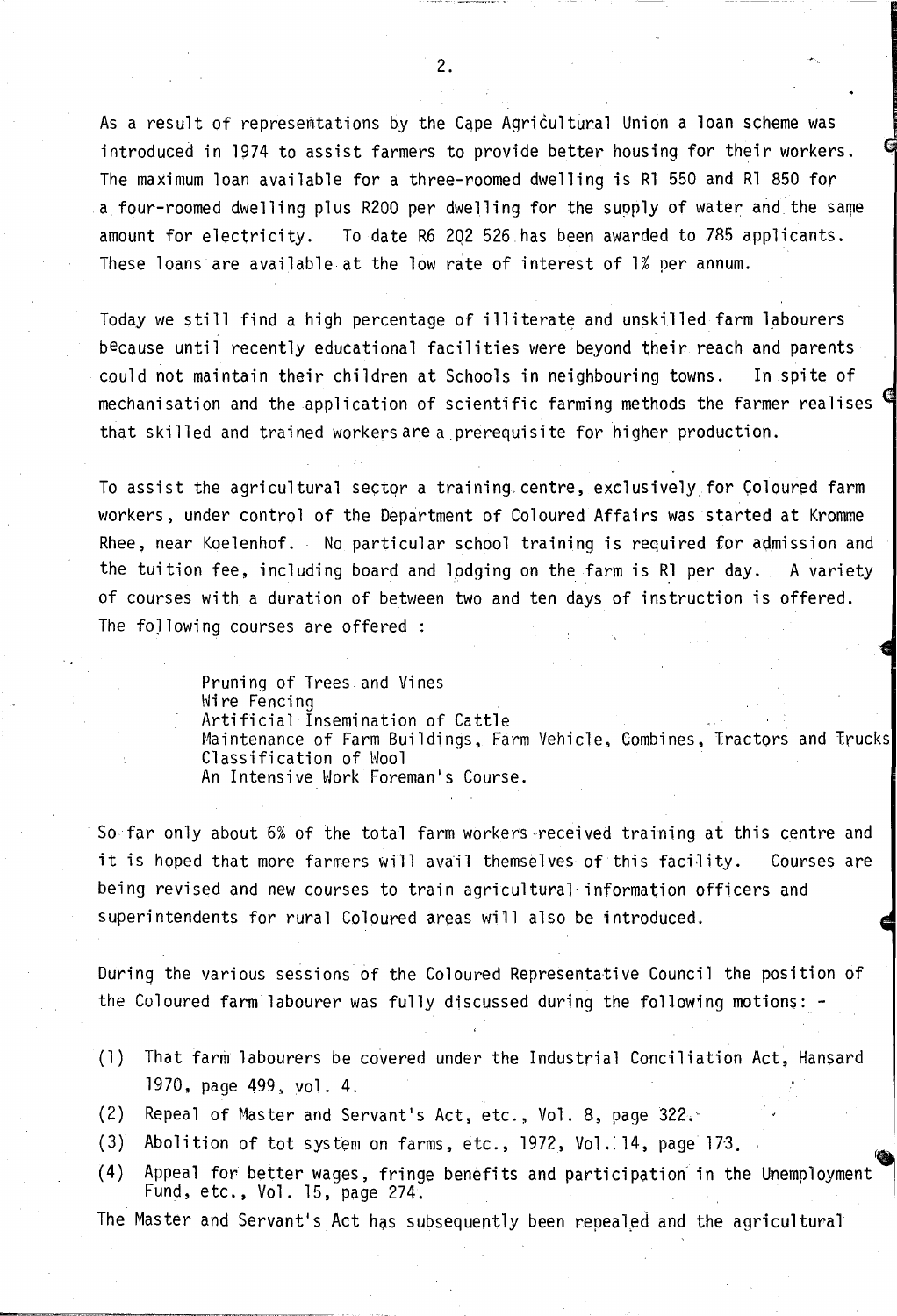unions have appealed to their members to dis ontinue the usage of supplying their workers with liquor.

 $\cdots$   $\uparrow$   $\vee$ 

 $3.$ 

With the inception of the Workmen's Compensation Act only farm labourers who operated machines wereclassified as workers in terms of the Act but since 1961 the Act applies to all farm labourers.

The Minister of Labour's reply to motion (I) above is based upon the report of the Commission of Enquiry re Industrial Legislation which stated that the legal regulation of wages of farm workers is undesirable, impractical and inexecutable.

In their desire to improve the employment conditions of the farm labourer a delegation of five members of the C.R.C. met the Ministers of Labour and Coloured Affairs on the 8th October 1974. The delegation felt that conditions have altered since the Commission of Enquiry re Industrial Legislation reported and that the matter of the remuneration of farm labourers be referred to a commission once again. However, the Minister of Labour refused to accede to the delegation's representations and it was therefore decided to refer the matter to the Erica Theron Commission and that the delegation meet representatives of the Cape Agricultural Union, where the matter may be pursued further.

The first meeting was held under the suspices of the Secretary of Coloured Relations on the 6th November 1974. Views were exchanged and it became quite evident that because no recognised body existed to tend to the needs of the farm labourer a body should be instituted to further the needs of the farm labourer. It was therefore decided to form a Joint Agricultural Committee consisting of five C.R.C. members and five members of the Cape Agricultural Union with the Secretary for Coloured Relations as chairman, and that the committee meet bi-annually. To date the committee met three times, when the following matters were discussed at length :

The desirability of a minimum wage. Attitude of farmers towards workers. C.R.C. members should address agricultural congresses. Pension scheme for farm workers. Registration of farmers as owners under the Workmen's Compensation Act. Provision of toilet facilities. Wage increases and wage differentiation. Training of farm labourers.

Cognisance must be taken of the important and commendable role of the Cape Agricultural Union as far as the farm worker is concerned. Although the Union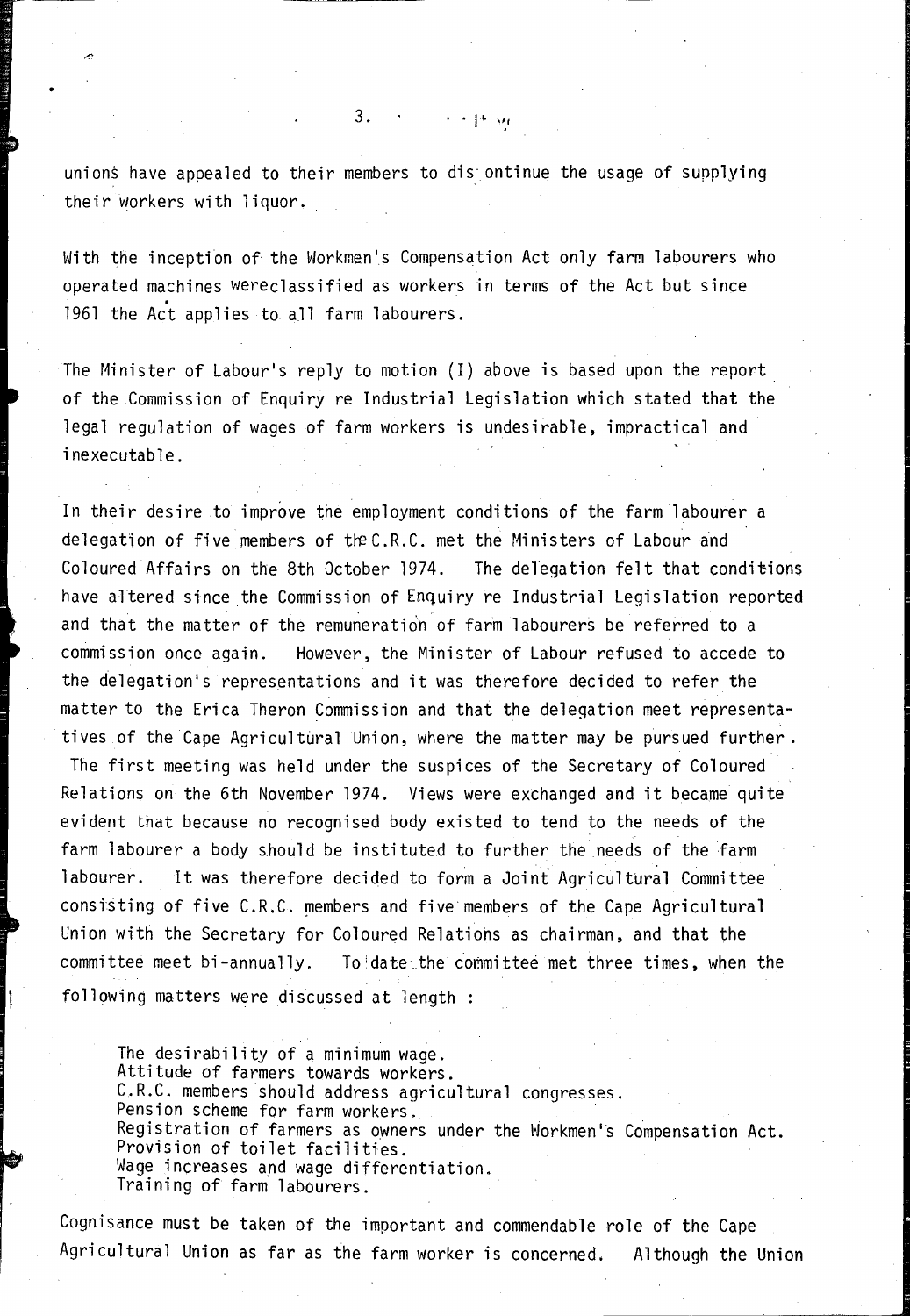is not in a position to prescribe to its members the Union suggests appropriate quide lines to follow through their Handbook on Farm Labour. Through their efforts there is a change in attitude of the farmer towards the farm labourer, a loan scheme was introduced to assist farmers to provide better housing for their workers and a pension scheme for farm labourers is being considered.

The Committee realised that at this stage it was inadvisable to press for a minimum wage because it may lead to a maximum wage, because of the various forms of remuneration and the impossibility of enforcing statutory regulations. Farmers must rather be induced to devote serious attention to the wage structure of their workers and to satisfy themselves that they pay their workers a decent living wage so that the workers and their families are well-fed and adequately clothed because this is indispensable for good health.

The Committee emphasised that the correct attitude of the farmer towards his worker is of paramount importance and that the worker must at all times be treated with honesty and justice.

The Committee also felt that C.R.C. members interested in the welfare of the farm labourer should be invited to address congresses of agricultural unions.

Acting upon reports that no toilet facilities were provided on many farms, the Committee contacted the Association of Divisional Councils who requested their members to make the necessary investigations and see that the facilities are provided.

It was discovered that many farmers failed to register in terms of the Workmen's Compensation Act; whereupon the Cape Agricultural Union promised to request their members to register accordingly.

The importance of trained workers was discussed and farmers will again be advised of the benefits of sending their workers to the Kromme Rhee Training Centre. Annually a substantial amount is spent on repairs because workers are in most cases not trained to service and maintain machinery and farming equipment.

The following reasons are advanced for failure to introduce legislation to regulate farm labourers'wages :